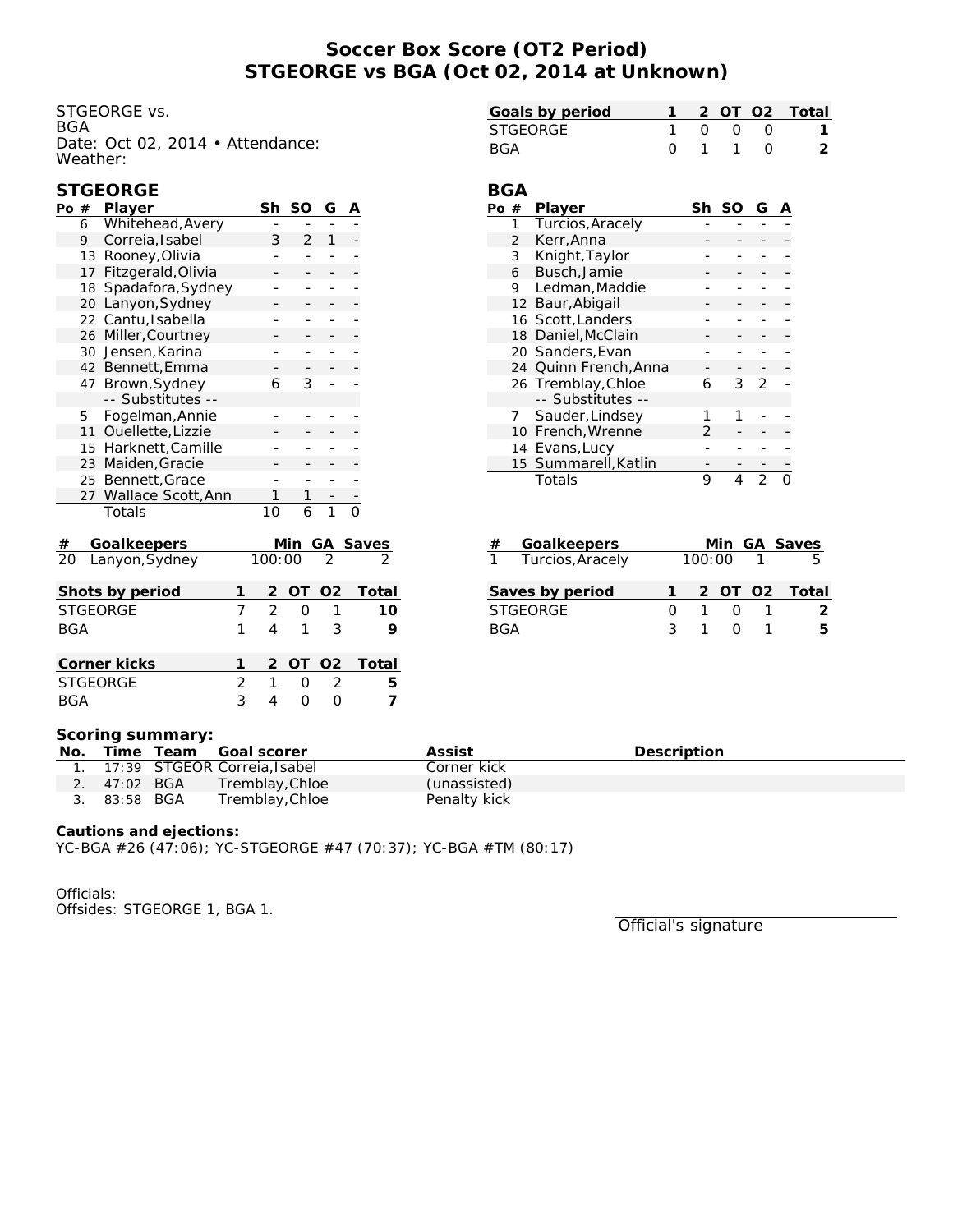# **Play-by-Play Summary (1st period) STGEORGE vs BGA (Oct 02, 2014 at Unknown)**

### **STGEORGE Starters:**

- 6 Whitehead,Avery
- 9 Correia,Isabel
- 13 Rooney,Olivia
- 17 Fitzgerald,Olivia
- 18 Spadafora,Sydney
- 20 Lanyon,Sydney
- 22 Cantu,Isabella
- 26 Miller,Courtney
- 30 Jensen,Karina
- 42 Bennett,Emma
- 47 Brown,Sydney
- 

### **BGA Starters:**

- 1 Turcios,Aracely
	- 6 Busch,Jamie
	- 18 Daniel,McClain
	- 3 Knight,Taylor
	- 9 Ledman,Maddie
	- 16 Scott,Landers
	- 26 Tremblay,Chloe
	- 2 Kerr,Anna
	- 12 Baur,Abigail
	- 24 Quinn French,Anna
	- 20 Sanders,Evan
- 00:00 Lanyon,Sydney at goalie for STGEORGE.
- 00:00 Turcios,Aracely at goalie for BGA. Foul on STGEORGE.
- 01:24 STGEORGE substitution: Wallace Scott,Ann for Bennett,Emma.
- 02:28 Shot by STGEORGE Brown,Sydney, SAVE Turcios,Aracely.
- 03:25 Shot by STGEORGE Brown,Sydney WIDE. Foul on STGEORGE. Foul on STGEORGE. Foul on BGA.
- 10:05 Shot by STGEORGE Wallace Scott,Ann, SAVE Turcios,Aracely.
- 14:25 BGA substitution: French,Wrenne for Baur,Abigail.
- 14:25 BGA substitution: Summarell,Katlin for Kerr,Anna.
- 17:11 BGA substitution: Evans,Lucy for Summarell,Katlin.
- 17:11 STGEORGE substitution: Fogelman,Annie for Miller,Courtney.
- 17:35 Corner kick by STGEORGE Correia,Isabel [17:35].
- 17:39 GOAL by STGEORGE Correia, Isabel (FIRST GOAL).

## **STGEORGE 1, BGA 0**

- \*
- 18:37 STGEORGE substitution: Ouellette,Lizzie for Rooney,Olivia.
- 18:37 BGA substitution: Kerr,Anna for Scott,Landers.
- 19:02 Corner kick by BGA Tremblay,Chloe [19:02].
- 19:48 BGA substitution: Scott,Landers for Kerr,Anna. Foul on STGEORGE. Foul on BGA.
- 23:01 STGEORGE substitution: Bennett,Grace for Fogelman,Annie.
- 25:46 Shot by BGA Tremblay,Chloe HIT CROSSBAR.
- 26:02 BGA substitution: Kerr,Anna for Ledman,Maddie. Foul on STGEORGE. Foul on STGEORGE.
- 29:17 BGA substitution: Ledman,Maddie for Evans,Lucy.
- 29:17 STGEORGE substitution: Rooney,Olivia for Ouellette,Lizzie.
- 31:10 Shot by STGEORGE Brown,Sydney, SAVE Turcios,Aracely.
- 31:32 BGA substitution: Baur,Abigail for Kerr,Anna.
- 31:32 STGEORGE substitution: Miller,Courtney for Bennett,Grace.
- 31:32 STGEORGE substitution: Bennett,Grace for Spadafora,Sydney.
- 31:42 Corner kick by STGEORGE Correia,Isabel [31:42].
- 32:06 Shot by STGEORGE Brown,Sydney WIDE.
- 34:11 Corner kick by BGA Tremblay,Chloe [34:11].
- 35:24 Shot by STGEORGE Correia,Isabel HIGH.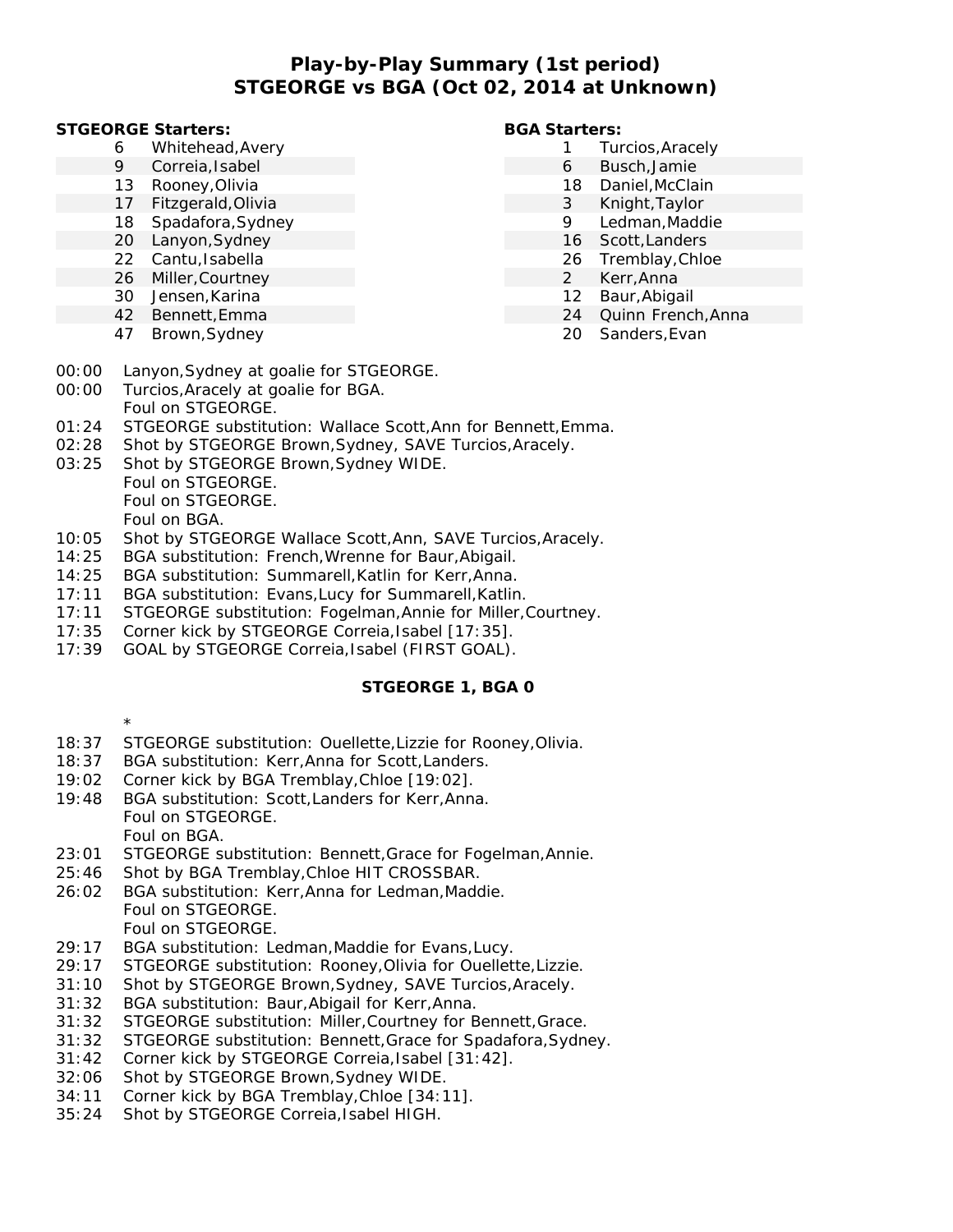# **Play-by-Play Summary (1st period) STGEORGE vs BGA (Oct 02, 2014 at Unknown)**

- 35:36 STGEORGE substitution: Bennett,Emma for Brown,Sydney.
- 35:36 BGA substitution: Sauder,Lindsey for Baur,Abigail.
- 37:30 Corner kick by BGA Tremblay,Chloe [37:30]. Foul on STGEORGE.
- 40:00 End of period [40:00].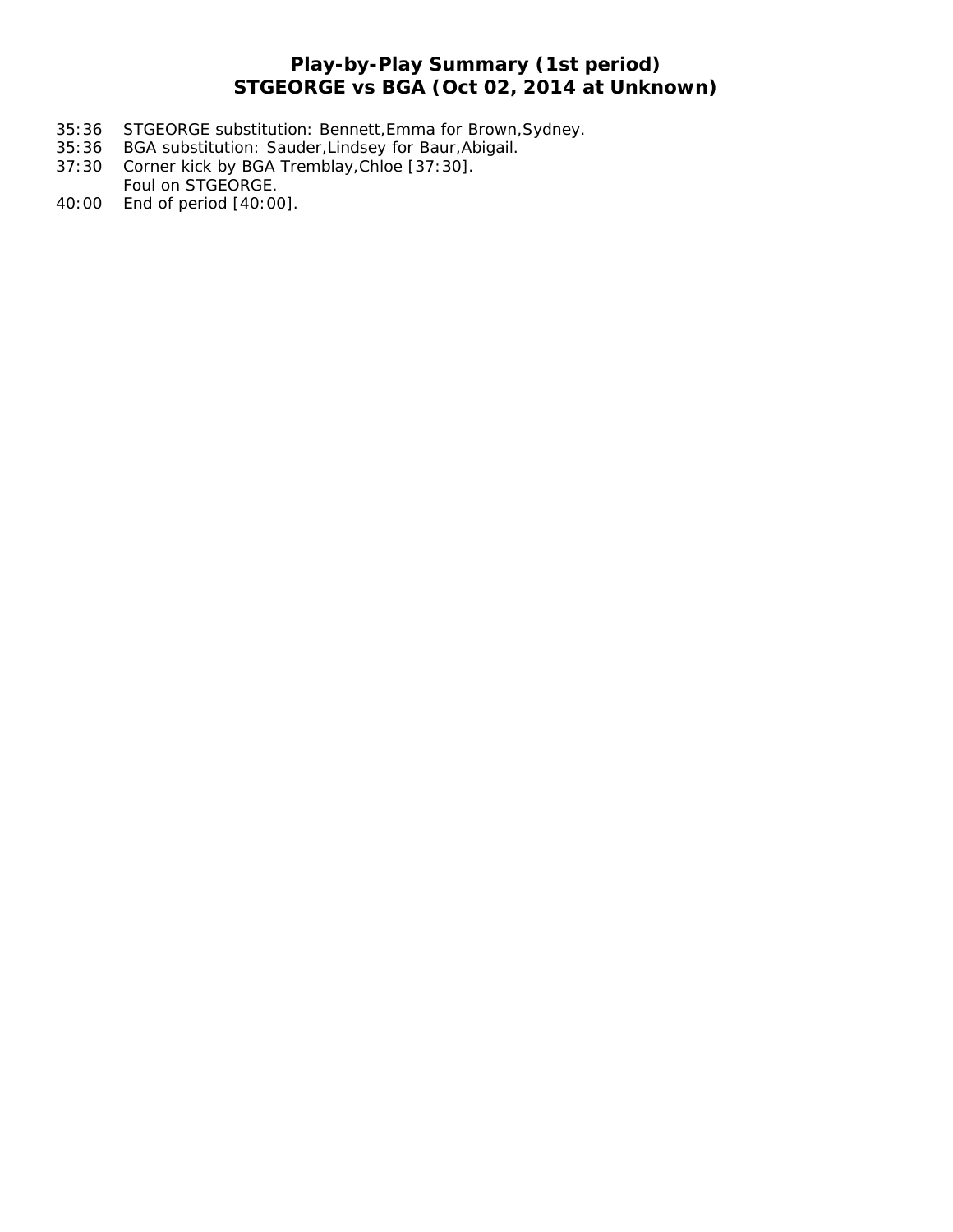## **Play-by-Play Summary (2nd period) STGEORGE vs BGA (Oct 02, 2014 at Unknown)**

- 40:00 Start of 2nd period [40:00].
- 40:00 For BGA: #1 Turcios,Aracely, #6 Busch,Jamie, #18 Daniel,McClain, #3 Knight,Taylor, #9 Ledman,Maddie, #16 Scott,Landers, #26 Tremblay,Chloe, #2 Kerr,Anna, #12 Baur,Abigail, #24 Quinn French,Anna, #20 Sanders,Evan.
- 40:00 For STGEORGE: #13 Rooney,Olivia, #30 Jensen,Karina, #26 Miller,Courtney, #17 Fitzgerald, Olivia, #22 Cantu, Isabella, #6 Whitehead, Avery, #27 Wallace Scott,Ann, #9 Correia,Isabel, #47 Brown,Sydney, #20 Lanyon,Sydney, #25 Bennett,Grace. Foul on STGEORGE.
- 41:30 Corner kick by BGA Tremblay,Chloe [41:30].
- 43:40 Corner kick by STGEORGE Correia,Isabel [43:40].
- 44:51 Shot by STGEORGE Brown,Sydney BLOCKED. Foul on STGEORGE.
- 47:02 GOAL by BGA Tremblay,Chloe.

### **STGEORGE 1, BGA 1**

Foul on STGEORGE.

\*

- 47:06 Yellow card on BGA Tremblay,Chloe.
- 47:19 BGA substitution: Sauder,Lindsey for Tremblay,Chloe. Foul on STGEORGE.
- 45:19 STGEORGE substitution: Bennett,Emma for Wallace Scott,Ann.
- 50:42 BGA substitution: Tremblay,Chloe for Baur,Abigail. Foul on STGEORGE.
- 54:54 BGA substitution: French,Wrenne for Sauder,Lindsey.
- 56:51 Corner kick by BGA Tremblay,Chloe [56:51].
- 57:42 Corner kick by BGA Tremblay,Chloe [57:42].
- 57:48 STGEORGE substitution: Wallace Scott,Ann for Rooney,Olivia.
- 58:24 Shot by BGA Tremblay,Chloe WIDE.
- 60:25 Offside against BGA.
- 63:47 STGEORGE substitution: Harknett,Camille for Miller,Courtney.
- 63:47 BGA substitution: Sauder,Lindsey for Tremblay,Chloe. Foul on STGEORGE.
- 65:53 STGEORGE substitution: Maiden,Gracie for Bennett,Grace.
- 65:53 BGA substitution: Tremblay,Chloe for Sauder,Lindsey.
- 67:37 Corner kick by BGA Tremblay,Chloe [67:37].
- 67:46 Shot by BGA French,Wrenne BLOCKED.
- 70:37 Yellow card on STGEORGE Brown,Sydney.
- 70:37 STGEORGE substitution: Bennett,Grace for Brown,Sydney.
- 71:01 STGEORGE substitution: Rooney,Olivia for Harknett,Camille.
- 71:01 STGEORGE substitution: Brown,Sydney for Bennett,Grace.
- 71:01 STGEORGE substitution: Miller,Courtney for Maiden,Gracie. Foul on BGA.
- 72:48 Shot by STGEORGE Brown,Sydney, SAVE Turcios,Aracely.
- 73:57 Shot by BGA Tremblay,Chloe, SAVE Lanyon,Sydney.
- 74:36 BGA substitution: Baur,Abigail for Knight,Taylor. Foul on STGEORGE.
- 77:43 BGA substitution: Knight,Taylor for Ledman,Maddie.
- 80:00 End of period [80:00].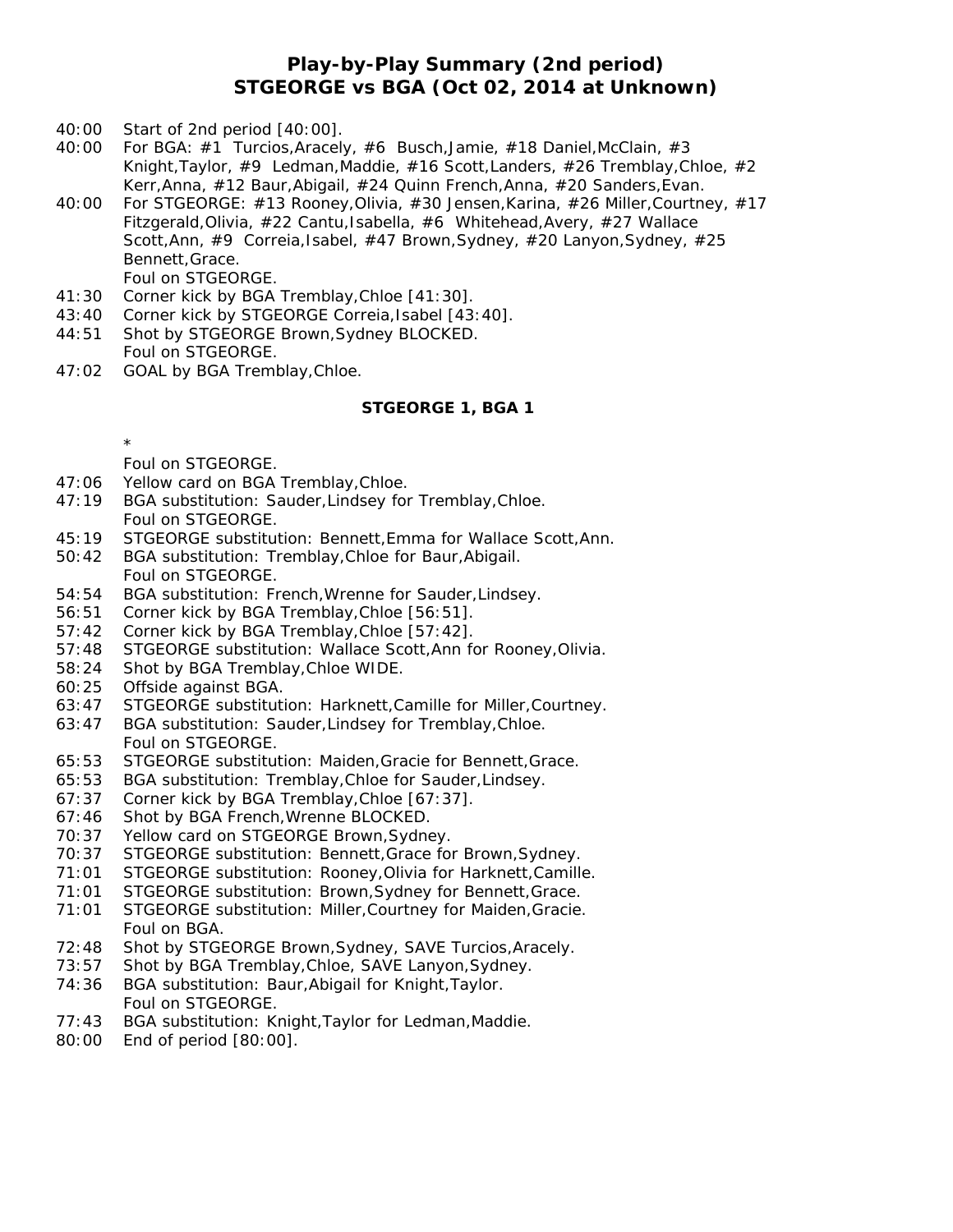# **Play-by-Play Summary (OT period) STGEORGE vs BGA (Oct 02, 2014 at Unknown)**

- 80:00 Start of OT period [80:00].
- 80:00 For STGEORGE: #6 Whitehead,Avery, #9 Correia,Isabel, #13 Rooney,Olivia, #17 Fitzgerald,Olivia, #20 Lanyon,Sydney, #22 Cantu,Isabella, #26 Miller,Courtney, #27 Wallace Scott,Ann, #30 Jensen,Karina, #42 Bennett,Emma, #47 Brown,Sydney.
- 80:17 Yellow card on BGA TEAM.
- 83:20 Offside against STGEORGE.
- 80:17 BGA substitution: Ledman,Maddie for Baur,Abigail.
- 83:58 BGA Tremblay,Chloe PENALTY KICK GOAL.

## **STGEORGE 1, BGA 2**

- 84:00 BGA substitution: Sauder, Lindsey for Ledman, Maddie. Foul on BGA. Foul on STGEORGE.
- 90:00 End of period [90:00].